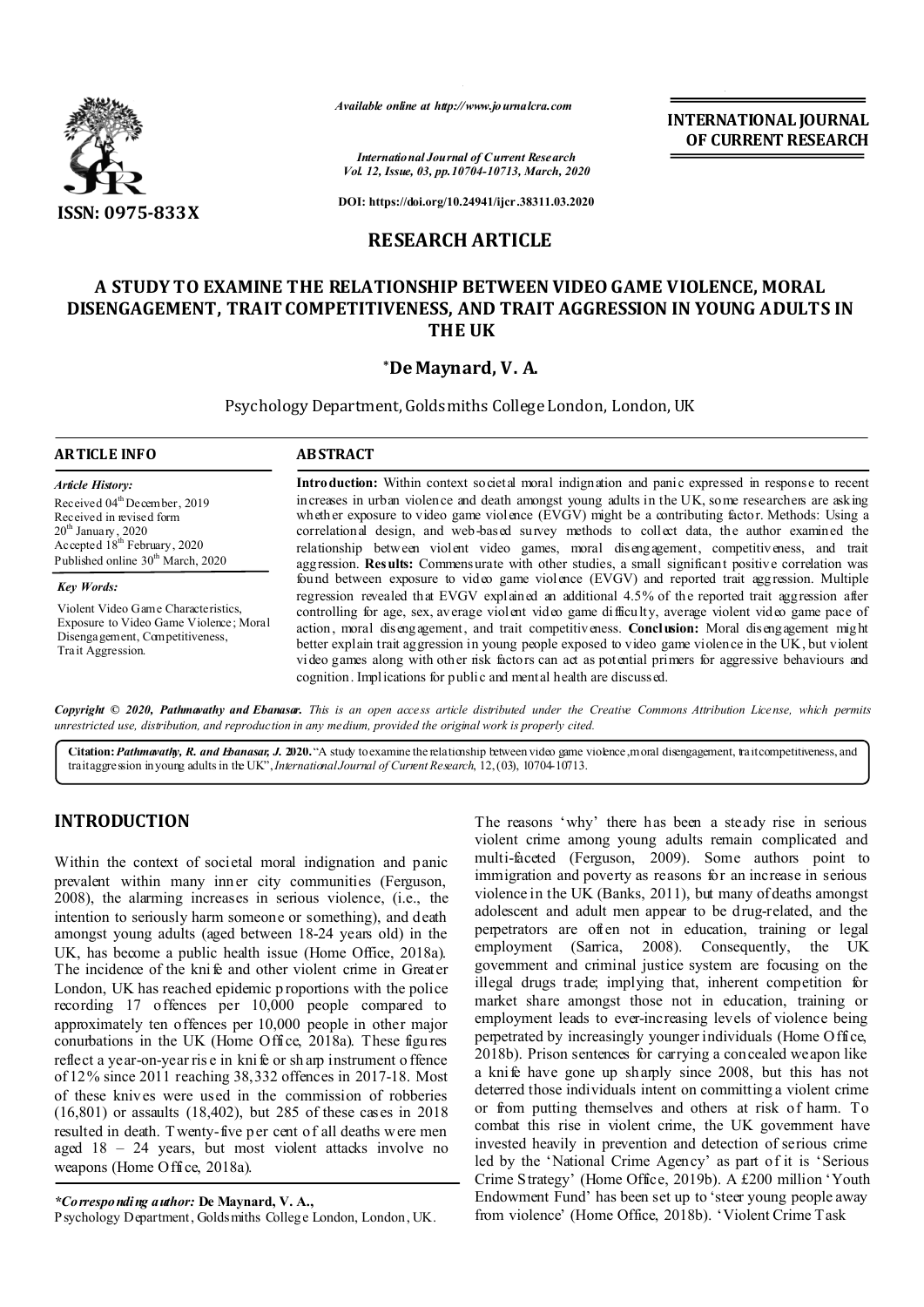Force' has increased its 'stop and search' practices to pre-empt the commission of a violent crime, however, only 10% of on e million 'stop and searches' have resulted in arrests (Ministry of Justice, 2014; Home Office, 2014). The vast majority of those from socially disadvantaged backgrounds and deprivation, however, do not engage in violent crime. The commission of ever more serious violent crime by increasingly higherproportion o f young individuals not in education training or employment has led some researchers to wonder whether regular exposure to violence within adventure/action and "survival against all odds" video g ames might be a significant contributing factor to observed (Anderson, 2004; Anderson, Shibuya, Ihori, Swing, Bushman, Sakmot, Rothstein & Saleem, 2010; Greitemeyer & Mügge, 2014; Prescott, Sargent, & Hull, 2017).However, other researchers question whether exposure to video games increases the risk of resultant violence citing small fixed and random effects of short duration and questionable methodology (Adachi & Willoughby, 2011; Elson & Ferguson, 2014; Ferguson, 2008; 2009; Hilgard, Engelhardt & Roud er, 2017; Kühn, Kugler, Schmalen, Weichenberger, Witt, & Gallinat, 2018). Other risk factors such as a genetic predisposition to aggression and violence, normative views about aggression and violence and poor self-control, abusive parents, peer victimisation, peer delinquency,grooming and neighbourhood crime m ay be more critical in predicting subsequent aggression and violent behaviourin young p eople (Anderson, Suzuki, Swing, Groves, Gentile et al., 2017).

Young people are spending inordinate amounts of time engaged in playing these violent video games either alone or with others (Przybylski & Weinstein, 2019). Violent video games have become even more popular than music or video. Activision's (2019) end of quarter sales report indicates that 53 million Monthly Active Users (MAUs) played the maturerated 'Call of Duty®' video game series, and 35 million MAUs paying 'Blizzard<sup>®</sup>' releases 'Overwatch<sup>®</sup>' and 'Hearthstone®' and 'World of Warcraft®' worldwide. The vast majority of MAUs, however, do not feel the need to express any latent tendency towards physical & verbal aggression, hostility and anger, (i.e., trait aggression), that might underpin expressed violence outside o f the virtual world of gaming. In a longitudinal study, Ybarra, Huesmann, Korchmaros, and Reisner (2014) found that that the population-average odds of 9 – 18-year-olds carrying a kni fe to school in the last month of the study were found to increase fourfold in 1.4% of those exposed to violent video game for a year after controlling for potential confounders. No matter how small the numbers of knife carriers, those who are carrying a kni fe are more likely to use them with devastating effect or be a victim of kni fe crime than those who do not. Some researchers argue that violent video game players who are predisposed or susceptible to trait aggression are not more likely to "try out" their newly acquired violence-related knowledge and skills on an unsuspecting public than anyone else, (e.g., Ferguson, 2009). Other researchers, however, argue that all young impressionable minds are at risk of acquiring and exercising violence-related knowledge and skills in virtual world situations and applying them in real-world situations to devasting effect, (e.g., Anderson et al. 2010). The 'General Aggression Model (GAM)' (Anderson & Bushman, 2002; Bushman, 1998) and the 'General Learning Model' (Buckley & Anderson, 2006) are main theoretical frameworks within which the link between exposure to video game violence and aggression might be explained.

Proponents of these models argue that violent video games reward trait aggression to the point where aggressive thought, aggressive affect, and behaviour o ccur without the stimulus of the violent video game. The GAM depicts an interaction between an individual's personality and situational factors in his or her lived environment such as violent video games which when encoded as aggressive schemas and scripts may be used to interpret and make sense of n ew/di fferent experiences in both ambiguous and unambiguous situations. T hrough the process of operant learning, individual and group aggressive thoughts, feelings, and actions in the virtu al worlds of violent video games may be readily generalised to real-world contexts leading to increases in observed aggressive cognitions, affect, and behaviour in the real world (Anderson & Dill, 2000). Identi fying with fictitious antiheroic characters or avatars in video games enables the player to become someone else; to take on the attributes of the fictitious person or creature, and to do things that internally accommodated societal sanctions would ordinarily prohibit in the real world (Hull, Brunelle, Prescott & Sargent, 2014).

In addition to increases in observed aggressive behaviour indicative of trait aggression, there also appears to be a concomitant " dampening" of empathy and other prosocial thoughts feelings and behaviours, and an expectation of hostile reactions from others in ambiguoussituations (Bartholow, Sestir & Davis, 2005). Some authors argue that this apparent reduced capacity to register the emotional responses o fothers is due to the difficulty some people exposed to video game violence over time might have recognising the emotional responses of others and understanding the consequences of their aggressive behaviour in the real world (Camagey, Anderson & Bushman, 2007;Sebastian, McCrory, Cecil, Lockwood, De Britoet al., 2012). However, Szycik, Mohammadi, Hake, Kneer, Samii, Münte, and Te Wildt (2016), Ballard, Visser and Jocoy (2012) and Read, Emery, Ballard and Bazzin (2016) found no differences in physiological response that might be indicative of desensitisation such as heart rate and skin conductance. The reason 'why' some people do not respond as expected to violent stimuli remains unclear, butemotional dysregulation and the suspension of moral agency could result in reduced attention to distress-inducing stimuli enabling the individual to become as aggressively competitive as necessary to achieve a high score or the n ext level on the violent vid eo game, and to receive his or reward in released endorphins at least in the short to medium term(Foulks et al., 2014). The process of becoming desensitised to violence may start with traumatic experiences in early childhood culminating with an apparent loss of prosocial emotional responses such as guilt and empathy to what would ordinarily be noxious stimuli in adolescence or early adulthood (Cecil, McCroy, Barker, Guiney & Viding, 2018). Individuals so unrestrained may "model" their subsequent aggressive cognitions, affect (anger and frustration), physiological arousal (increased heart rate, hypertension and sweating), and violent behaviour, (i.e., expressed t rait aggression), on observed interactions in violent video games and come to view violence as a solution to all their problems in all contexts (Anderson et al., 2010; Anderson & Bushman, 2002). The amygdala oblongata is central to the regulation of emotion and the formation of connections between conditioned stimuli such as exposure to video game violence and reinforcement contingencies such as the stimulation of the brain's rewards centres and dopamine release for destroying virtual objects and people (Blair, 2013;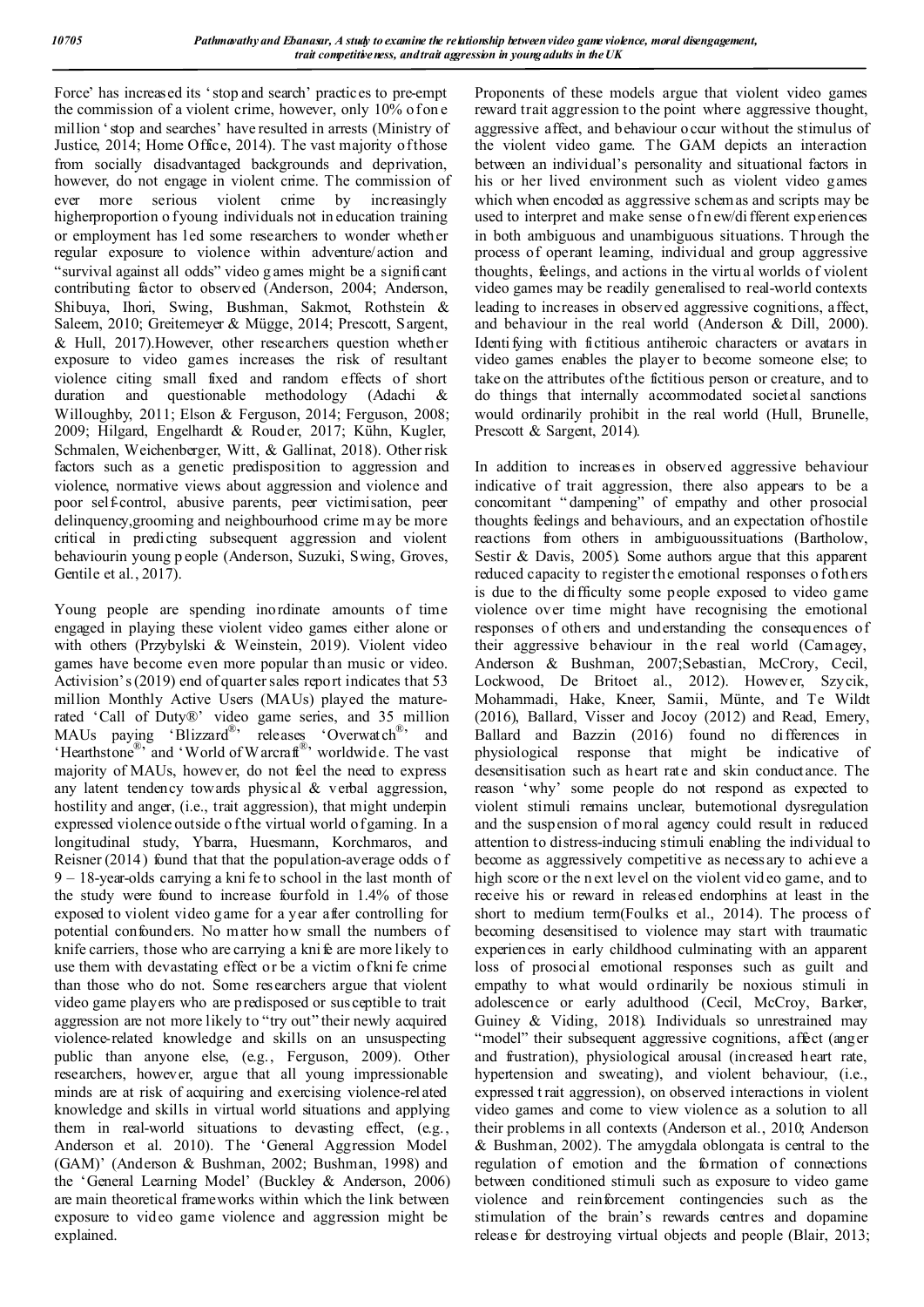Fikkers, Piotrowski, Weeda, Vossen, & Valkenburg, 2013; Foulks, McCrory, Neumann &Viding, 2014). Reduced amygdala responsiveness to aversive stimuli inherent within violent video games seems to coincide with an impaired emotional response to any distress cues virtual or otherwise and the cessation of the aggressive behaviour causing the distress (Frick & White, 2008). Within the context of social learning theory, however, Bandura (1986; 2001) argued that people are not passive automatons whose observed violencerelated behaviour is passively governed by the violent video games they have been playing. People are active participants in the com-construction of violence-related knowledge and behaviour, which when mentally represented and activated as violence-related schema and scripts determine how an individual or group is likely to respond in new and different situations. Even when coerced on pain of serious injury or death, however, the individual remains free to choose how to exercise moral agency according to the extent to which the moral standards he or she has acquired from meaningful others throughout his or her life to date (Bandura, Barbaranelli, Caprara & Pastorelli, 1996). Individuals intent on transgressing societal rules, however, appear to morally justify or "disengage" from the moral standards that would ordinarily prevent aggressive behaviour, and pursue of course of action that he or he believes is most advantageous and satisfy his or her reward centres in the brain better (Foulkeset al., 2014; Bandura, 2002).

Arguing from a 'gene-environment' perspective, however, proponents of the 'Catalyst Model' (Elson & Ferguson, 2014), suggest that violent video games cannot " cause" aggressive behaviour in someone who is not already genetically predisposed to behave violently. Factors such as perceived threat within or outside of the context of violent video games, (i.e., in the environment), act as 'catalysts' to violence which activate a genetic predisposition for violence resulting in aggressive and violent behaviour (Ferguson, Rueda, Cruz, Ferguson, Fritz & Smith, 2008). From this perspective, external factors such as exposure to video game violence, peer pressure, and family violence interact with aggressive personality traits, beliefs, and feelings resulting in the observed aggressive behaviour, but these external factors would not have their effect i f the individual were not already predisposed to violence (Ferguson, Rueda, Cruz, Ferguson, Fritz & Smith, 2009). Ultimately, those individuals who are best able to exercise personal " choice" are those who are best able to morally disengage or 'justify' and temper their aggressive impulses with morality schema and scripts acquired to date when deciding whether to act on his or her aggressive impulses or not.

The process whereby individuals might exert some control over their l atent trait aggression, and aggressive urges appears to be related to the development and maturation of the prefrontal cortices and a sense of moral agency (Stenberg, 2010). Playing violent video games, however, seems to require a suspension of moral agency to achieve the desired goal or reward, (i.e., to win, or achieve the level of game complexity and the release o f endorphins from the pleasure centres of the brain) (Sauer, Drummond & Nova, 2015). Moral disengagement seems to involve the modulation of normative beliefs about aggression and violence such that the individual no longer responds with sadness, disgust, or empathy to aversive stimuli inherent in violent video games (Huesmann & Guerra, 1997; Jones, Laurens, Herba, Barker, Viding, 2009).

Perhaps in this way, some people become better at " hiding" their murderous intentions than others.Whether individual interaction with violent game content activates trait aggression scripts or schemata when primed or creates new aggression scripts when primed remains unclear, but studies looking at the role of moral disengagement in the modulation of normative beliefs about aggression would suggest that overtime individuals exposed to video game violence may be able to carry out co-constructed set plays of violence without the associated physiological arousal when primed. Most studies looking at the relationship between violent video games and aggression to date have been carried out in children, adolescents, and university students (Anderson et al., 2010). Very few studies have looked at the relationship between violent video games and t rait aggression in a sample of young adults aged 18 to 24 yearswho may or may not be in education, training or employment in the UK. Individual interaction with video game characteristics such as video game difficulty and video game pace of action may confound the relationship between exposure to video g ame violence and trait aggression through the process of physiological arousal (Barlett, Branch, Rodeheffer & Harris, 2009). Some authors have found that biological sex and age differences in reported video game characteristics, moral disengagement, and competitiveness may confound the relationship between exposure to video game violence and trait aggression (Adachi & Willoughby, 2011; 2016; Archer, 2004; Hay, 2007; Ferguson et al. 2008; Teng et al., 2019). While others have found no significant effect of biological age or sex on the relationship between exposure to video game violence, moral disengagement, and trait aggression in children and adolescents overall (Kühn et al., 2018; Przybylski & Weinstein, 2019). Therefore, the aim of this study was:

- To determine whether age, sex, violent video game characteristics of difficulty and pace of action, exposure to video game violence, moral disengagement, and competitiveness are signi ficantly associated with trait aggression in young adults who may or may not be in education, employment or training in the UK; and,
- To determine whether exposure to video game violence predicts trait aggression after controlling for the effects o f age, sex, violent video game difficulty, violent video game pace of action, moral disengagement, and competitiveness in a random sample of young adults who may or may not be in education, employment or training in the UK.

## **MATERIALS AND METHODS**

Participants: Seven-seven (77.0%) male and 23 (23.0%) female participants, aged between 18 and 24 years ( $M = 20.3$ ) years,  $SD = 2.12$ ), responded to the web-based questionnaire. The data for age was measured at an interval level. Although the categorical data for biological sex was measured on three levels, no participants ticked 'Other' box. The variable 'sex' was treated as both a grouping variable and a continuous variable with two levels. T he reason why approximately 3.35 times as many men (77) participated than women (23) did may be due to more men pl aying violent video games than women. Though largely uniform, a graph displaying the frequency distribution of participants age indicated that 3.4 times more 18-year-olds participated in the study than the number of 20 (9), and 24-year-olds (9) did. The reason why, however, is also unclear.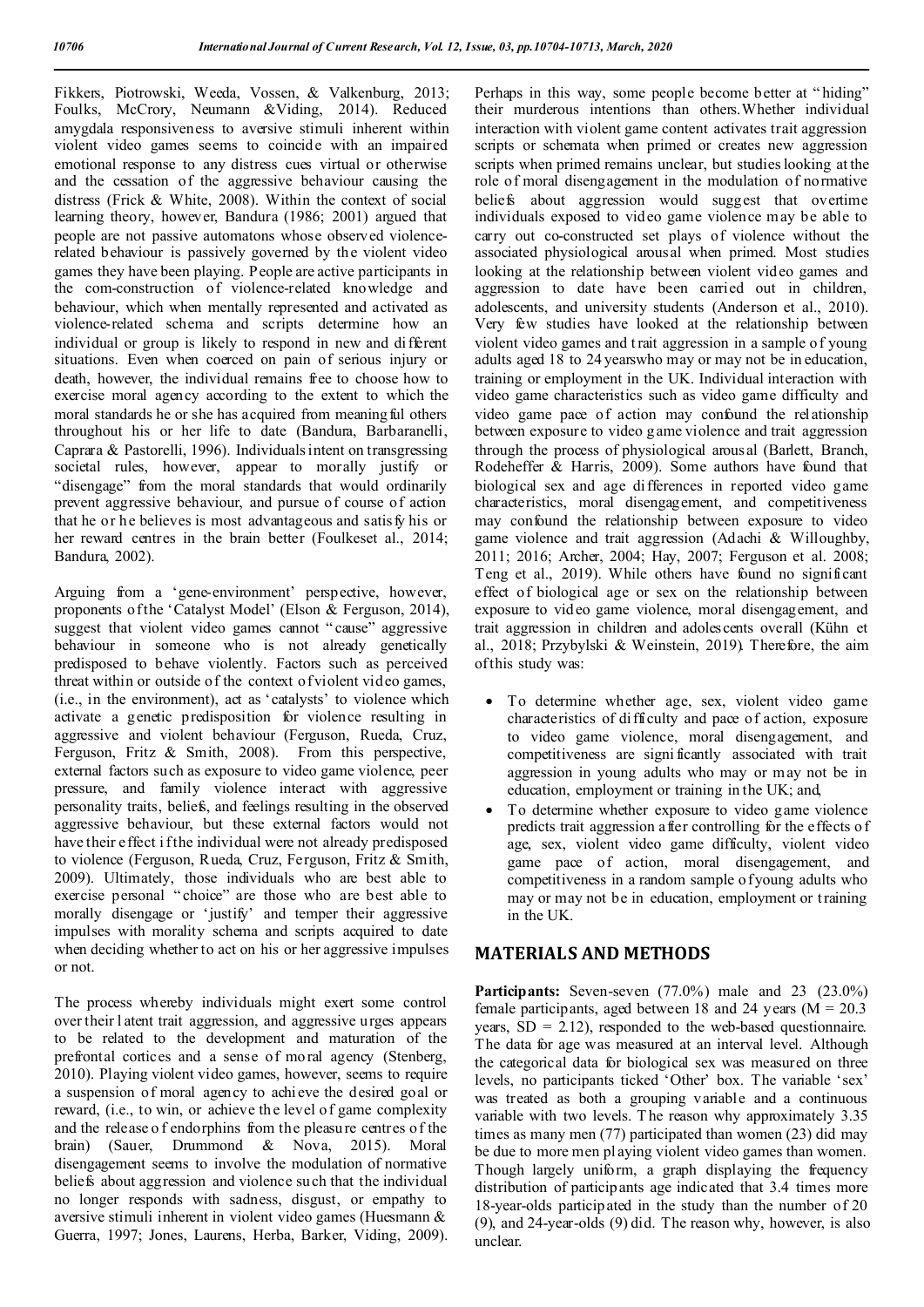### **Materials**

- Demographic component: was comprised of age (in years), and sex (male, female or other).
- Outcome component: Brief Aggression Scale, Moral Disengagement Scale, and Competitiveness Scale.

**Brief Aggression Scale** (Webster, Dewall, Pond, Deckman, Jonason, Le, B.M., .... Bator, R.J., 2014) is a 12-item scale used to measure trait aggression across four dimensions: a) Physical aggression, b) Verbal Aggression, c) Anger and d) Hostility that shows both convergent and discriminant validity with other measures of aggressive behaviour and affect such as Bryant and Smith's (2001) Buss-Perry Aggression Questionnaire-SF and Buss and Perry's (1992) Aggression Questionnaire. Items are scored using a 5-point Likert scale ranging from  $1 =$  strongly disagree to  $5 =$  strongly agree, and the total is then averaged, with higher s cores indicating higher levels of aggression. Item 7 is reverse-scored by the authors to help reduce social desirability effects. The scale is reliable, Cronbach's (1951) alpha, *α* = .79 (Webster et al., 2014), *α* = .71 (Teng, Nie, Guo, Zhang, Liu & Bushman, 2019). In this study, Cronbach's (1951) alpha,  $\alpha$  = .80 (N = 88).

**ExposuretoVideo Game Violence** (EVGV): The latent variable 'exposure to video game violence' was estimated in average exposure to video game violence hours per week based on the composite mean product of ratings for video game violence and frequency of play for all three favourite Mature-rated action/adventure video games listed (Teng et al., 2019). Participants listed their three favourite Mature-rated, '18'-only action/adventure video games, and then rated each game in terms of difficulty using a seven-point Likert scale where 1 (not very difficult to 7 (very difficult), pace of action where 1 (extremely slow to 7 (extremely fast), and violence where (1= not very violence (much fighting and killing, destroying) to 7 = extremely violent (loads of fighting and killing, destroying), and then indicated how frequently they played each game  $(1 = 1$  hour per week to  $7 =$  more than seven hours per week). Violence was defined as "all violence, (e.g., fighting and killing, destroying), that vehicles, machines, humans, animals or monsters do to each other". Fi fly-seven different M-rated video games were listed (see Appendix A). The T-rated games listed were retained as their ESRB rating (16) indicated th ey contained substantial violence that was not much different to those video games receiving an 'M' rating.

Reported video game difficulty, the pace of action, and violence ratings for the same game were summed and averaged to obtain more reliable standardised ratings overall. For instance, all participants who listed 'Grand Theft Auto' as their favourites, for example, their scores difficulty, the pace of action, and violence were summed and averaged and then all participants listing that game was awarded the average score for that game. The rating for violence was then multiplied by the frequency with which each participant reported playing the video game per week to give a composite score in average exposure to video game violence per week for each of the three favourite video games listed. The three composite exposure to video game violence scores were then summed and averaged to give an overall estimate of 'exposure to violent video games' per week rating for each participant with higher scores indicating higher levels of exposure to video game violence. Pearson's product-moment correlations between user-ratings and violent content agency ratings for the same game is good, *r* = .79 to *r* = .91 (Busching, Gentile, Krajé, Möller, Khoo, Walsh & Anderson, 2015), and *r* = .84 (Fikkers, Piotrowski & Valkenburg, 2017). Suggestive reliability using this kind of method to measure the latent variable exposure to video g ame violence is good, Cronbach's (1951) alpha, *α* = .72 (Teng et al., 2019). In this study, Cronbach's (1951) alpha, *α* = .72, (N = 75).

**Moral Disengagement Scale** (Bandura et al., 1996) is a 32 item scale used to measure moral disengagement across eight dimensions: a) moral justification, (e.g., " It is all right to fight when your group's honour is threatened'), b) Euphemistic language, (e.g., "To hit obnoxious classmates is just giving them "a lesson")", c) advantageous comparison, (e.g., " It is okay to insult a classmate because beating him or her is worse"), d) displacement of responsibility, (e.g., " If kids are not disciplined they should not be blamed for misbehaving"), e) di ffusion of responsibility, (e.g., "A kid in a gang should not be blamed for the trouble the gang causes"), f) distorting consequences, (e.g., "Children do not mind being teased because it shows interest in them"), g) attribution of blame, (e.g., " Kids who get mistreated usually do things that d eserve it"), and h) dehumanisation, (e.g., "Someone who is obnoxious does not deserve to be treated like a human being"). Each item is measured on a 5-point Likert scale with  $1 =$ strongly disagree to  $5 =$  strongly agree and the items summed to give an overall score for moral disengagement with higher scores indicating high levels of moral disengagement. The scale is reliable, Cronbach's (1951) alph a, *α* = .92 (Tang et al., 2019), *α* = .82 (Bandura et al., 1996). In this study, Cronbach's (1951) alpha, *α* = .88, (N= 79).

**Competitiveness Scale**: Archer & Webb's (2006) modified version of Tang's (1999) 11-item Competitiveness Scale was used to assess the central tendency o f competitiveness or trait competitiveness. Participants are asked to indicate to what extent they agree or disagree with statements like " It is important for me to do better than others", and "To succeed, one must compete against others" using a 5-point Likert scale ranging from 1) strongly disagree to 5) strongly agree. Item 10 is reverse s cored. T he items were summed to give an overall score of competitiveness with higher scores indicating high levels of competitiveness. The scale is reliable, Cronbach's (1951) alpha, *α* = .74 (Archer & Webb, 2006). In this study, Cronbach's (1951) alpha,  $\alpha$  = .74, (N = 79).

**Procedure:** A questionnaire comprised of an Information Sheet, GDPR guidelines for participants, consent form, demographic component, an outcome component and debrief component was then constructed using 'Qualtrics'. Ethics approval was then sought and granted a University Ethics Committee before publishing the questionnaire on the World Wide Web (WWW) (See Appendix F). An advertisement was produced and published on 'Facebook' for one calendar month. Facebook algorithms determined how often, and how random, impressions of the advertisement would be shown to 18-24-year-olds living in the UK within six weeks. As an incentive, all participants were offered the opportunity to be entered into a prize draw where they could win one of five 'Google Play' gift cards worth £20 each. Following data screening and cleaning; removing all cases where participants had consented to participate but then decided not to complete the questionnaire ( $N = 72$ ), associated IP addresses were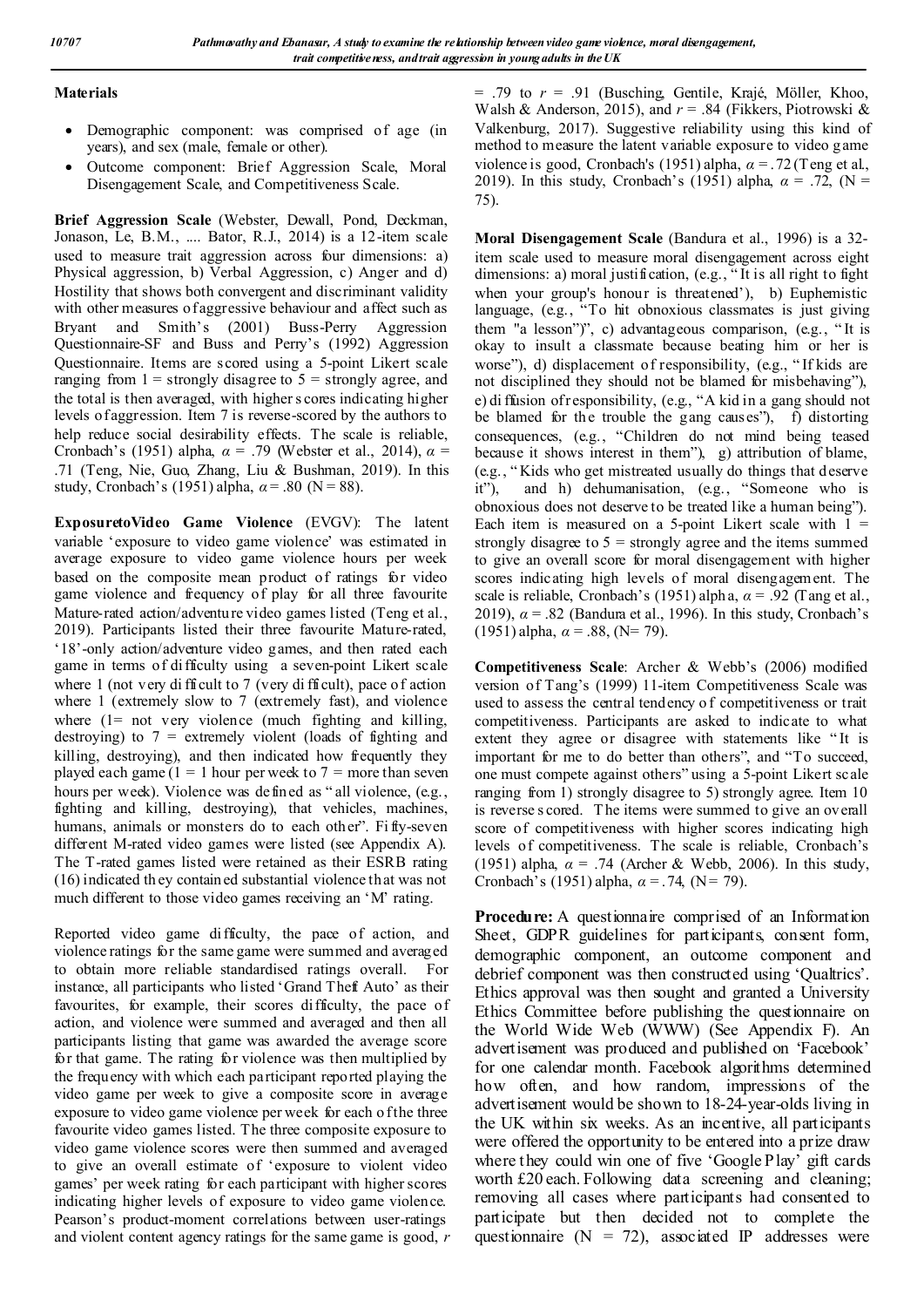checked to ensure all participants were UK residents. The favourite video games the remaining 100 participants listed were reviewed using the 'Video Standards Council Rating Board (VSC)' and 'Pan European Game Information (PEGI)' (2019) rating systems to determine whether they fitted the inclusion criteria of '18'-rated, M (Mature)-rated, adult only action/adventure games. 'T'–rated video games were also included if they contained violence. 'VSC' is a statutory organisation responsible for rating video games and apps and ensuring that the 'PEGI' system is legally enforced in the UK. Video games are rated '18' where 'the level of violence reaches a stage where it becomes a depiction of gross violence, apparently motiveless killing, or violence towards defenceless characters, and the use of illegal drugs and explicit sexual activity appears glamorised' (PEGI, 2019). The 'Entertainment Software Rating Board (ESRB)' is a non-profit, self-regulatory organisation based in the USA that assigns a rating for video games and applications (apps), but it also enforces industry-adopted advertising guidelines as to the ageappropriateness of entertainment software. The rating system is similar in many ways to the PEGI system, but the M (Mature)-rated video games content descriptors usually contained words such as 'blood, gore, and intense violence' (see Appendix A).

Violence appears to be present in some form in all the video games reported, but it may be the subjective value apportioned to the violence and the context within which the violence occurs that is important in determining whether exposure to video game violence predicts subsequent aggressive cognition, affect, and physiological arousal (Sauer, Drummond & Nova, 2015). Therefore, an estimate of the participants' subjective evaluation of video game was calculated based on the ratings given for video game violence and frequency o fplay given for each game listed. All games listed were M-rated or T-rated, these games were deemed " matched" for violent content. Exposure to video game violence was based on the average cross product of reported video game violence ratings and reported frequency o f violent video game play across all three favourite games listed.

Video game characteristics such as video game difficulty and pace of action can influence physical and verbal aggression, anger, and hostility, (i.e., trait aggression), through the mechanism of physiological arousal. An estimate of participants subjective evaluation of video game di fficulty and pace of action was calculated based on the mean value for video game difficulty, and the pace of action given for each game listed. Pearson product-moment correlation analyses determined the bivariate associations between the demographic measures, (i.e., participant biological sex and age), and outcome measures, (i.e., video game characteristics o freported video game difficulty and pace of action, and individual differences in reported moral disengagement and competitiveness). Multiple regression analysis determined whether (log. of) exposure to video game violence predicted (log. of) trait aggression after controlling for the effects of biological sex, age, violent video game difficulty and pace of action, moral disengagement, and competitiveness.

Sample Size: For an a priori analysis using seven predictors, G\* Power 3.1.2 suggests a total sample size of 153 respondents would be sufficient to stand a 95% chance of detecting a small effect size (.15) on the primary outcome measure – trait aggression in multiple regression analysis.

## **RESULTS**

Using SPSS v23, the frequency distributions of the d ata were checked for normalcy, linearity, homogeneity of variance and covariance, and interval and independence of values. An exploration o f the data revealed no outside of the range v alues and values were at least at the interval level and independent o f each other. Most missing variables occurred towards the end of the questionnaire possibly due to questionnaire fatigue. The frequency distribution for biological sex (skewness = 1.30, SE = .24, *z*-score = 5.42, *p*< .01), age (skewness = .38, SE = .24, *z*score = 1.58,  $p$ >.05), exposure to video game violence (skewness = .44, SE = .24, *z*-score = 1.83, *p*> .05), trait aggression (sk ewness = .70, SE = .25, *z*-score = 2.80, *p*<. 01), moral disengagement (skewness = .35, SE = .26, *z*-score = 1.35, *p*> .05) were positively skewed. Average violent video game di fficulty (skewness =  $-.10$ , SE =  $.24$ , *z*-score =  $-.42$ , *p*  $(0.05)$ , average violent video game pace of action (skewness = -.06, SE = .24, *z*-score = -.25, *p*> .05), and competitiveness, (skewness = -.14, SE = .27, *z*-score = -.52, *p*> .05), however, were negatively skewed.

The negative kurtosis for sex was due to more male respondents completing the questionnaire than female respondents did. The *z*-score of kurtosis for age (kurtosis = - 1.29,  $SE = 0.48$ ) was -2.69,  $p < .01$ , but this value was below the upper threshold of 3.29 indicating that extreme outliers did not have a significant undue effect on the mean for age. Transforming the date for biological sex and age made no significant difference as kurtosis observed was due to more men participating rather due to extreme values of biological sex and age. However, transforming the data for trait aggression and exposure to video g ame violence using Log10 significantly improved their skewness and kurtosis. T herefore, the (log. o f) of exposure to video game violence and (log. of) trait aggression was used for all parametric tests. Kolmogorov-Smirnov tests for normality after transforming indicated that, violent video game di fficulty  $D(100) = 0.07$ ,  $p = .20$ , violent video game pace of action,  $D(100) = 0.08$ ,  $p = .13$ , Exposure to video game violence,  $D(100) = 0.06$ ,  $p = .20$ , and moral disengagement,  $D(89) = 0.08$ ,  $p = .20$ , and competitiveness,  $D$  $(81) = 0.09, p = .20, \text{ and } (\text{Log of}) \text{ trait Aggression}, D (91) =$ 0.06,  $p = 0.20$ , did not deviate significantly from no rmalcy, and were therefore used for all parametric analyses. Pearson product-moment correlation analysis was conducted to determine whether age, sex, violent video game difficulty, violent video game pace of action, moral disengagement, exposure to video game violence, and competitiveness were significantly correlated with reported trait aggression. A small significant positive correlation between exposure to video game violence and trait aggression,  $r = .21$ ,  $n = 87$ ,  $p = .03$ (one-tailed). However, a small significant positive correlation were also observed b etween violent video game pace o f action and trait aggression,  $r = .23$ ,  $n = 91$ ,  $p = .02$  (one-tailed), and a moderately signi ficant positive correlation between moral disengagement and trait aggression,  $r = .41$ ,  $n = 89$ ,  $p = .0005$ (one-tailed). The small significant correlation between male sex and moral dis engagement,  $r = -.20$ ,  $n = 89$ ,  $p = .03$  (onetailed), and between violent video game difficulty and competitiveness,  $r = .23$ ,  $n = 81$ ,  $p = .02$ (one-tailed), were not expected.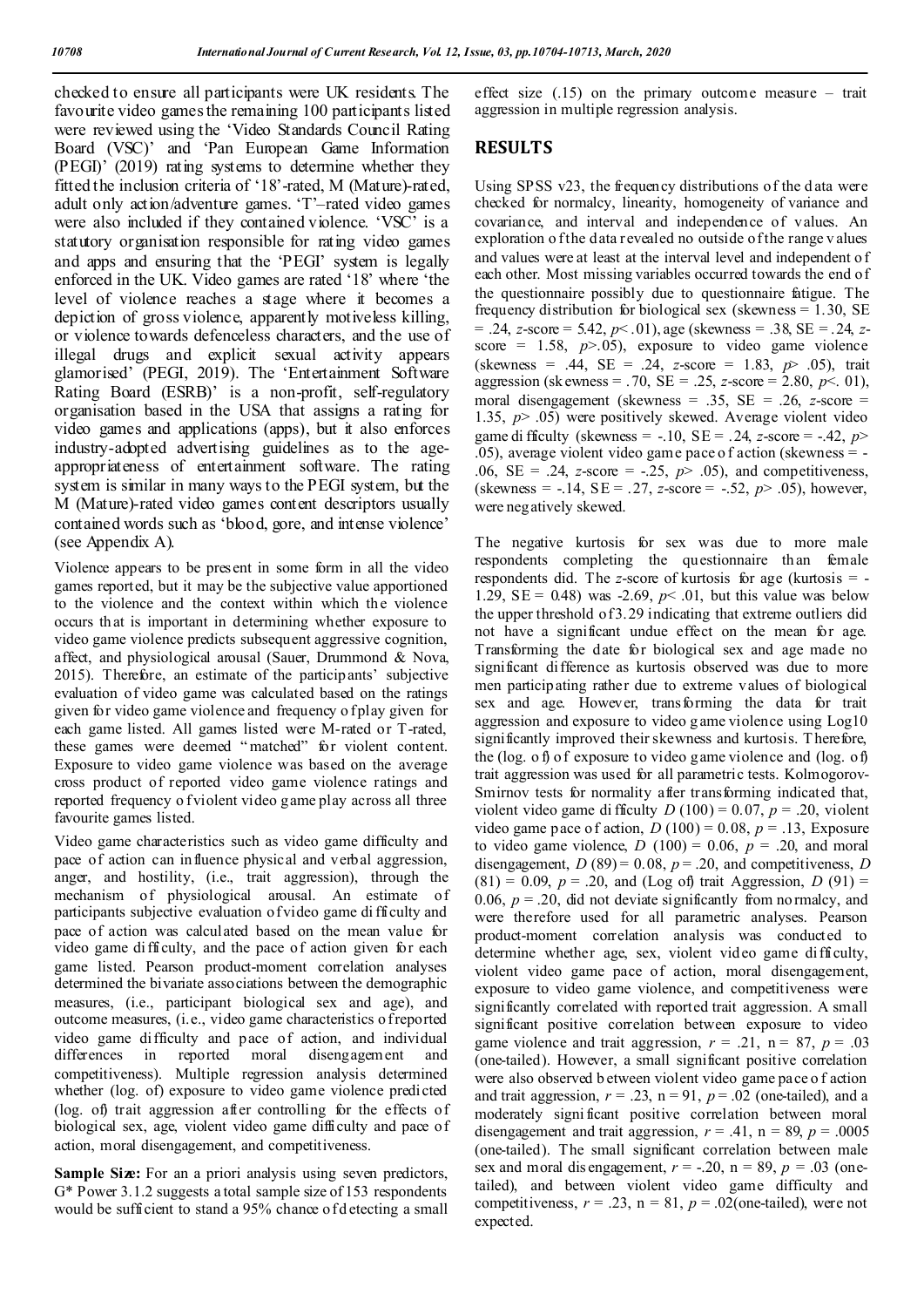#### **Table 1. Bivariate Correlations between sex, age, violent video game difficulty and pace of action, exposure to video game violence, moral disengagement, competitiveness, and trait aggression in the sample of young adults in the UK**

|                                 | Sex  | Age               | video<br>game<br>Average | Average pace of action | Exposure to video game | Moral Disengagement | Competitiveness | Trait aggression |
|---------------------------------|------|-------------------|--------------------------|------------------------|------------------------|---------------------|-----------------|------------------|
|                                 |      |                   | difficulty               |                        | violence               |                     |                 |                  |
| <b>Sex</b>                      |      | $\overline{.21*}$ | $-.13$                   | .08                    | .08                    | $-.20*$             | $-.18$          | $-.04$           |
| Age                             |      |                   | .12                      | $-.08$                 | .08                    | $\sim$              | .02             | $-.02$           |
| Average video game difficulty   |      |                   |                          | $\overline{0}9$        | $-.14$                 | $-.02$              | .23             | $-.03$           |
| Average pace of action          |      |                   |                          |                        | .14                    | .12                 | .05             | $.23*$           |
| Exposure to video game violence |      |                   |                          |                        |                        | -.09                | $-.08$          | $.21*$           |
| Moral Disengagement             |      |                   |                          |                        |                        |                     | .14             | .41**            |
| Competitiveness                 |      |                   |                          |                        |                        |                     |                 | .16              |
| Trait aggression                |      |                   |                          |                        |                        |                     |                 |                  |
| Means                           | 0.23 | 20.31             | 3.87                     | 4.91                   | 1.31                   | 60.10               | 36.02           | 2.43             |
|                                 |      |                   |                          |                        |                        |                     |                 |                  |
|                                 | 0.42 | 2.12              | 1.03                     | 0.99                   | 0.21                   | 16.55               | 6.73            | 0.70             |
| <b>SD</b>                       |      |                   |                          |                        |                        |                     |                 |                  |

Notes: \*\*p < .01, \* p < .05 (1-tailed)

|         |                                    | B       | Std. Error | Beta    | Confidence Interval for B |             |
|---------|------------------------------------|---------|------------|---------|---------------------------|-------------|
|         |                                    |         |            |         | Lower Bound               | Upper Bound |
|         | (Constant)                         | $-0.01$ | 0.16       |         | $-0.33$                   | 0.31        |
|         | <b>Sex</b>                         | $-0.01$ | 0.03       | .02     | $-0.06$                   | 0.07        |
|         | Age                                | 0.00    | 0.01       | .05     | $-0.01$                   | 0.02        |
|         | Average video game difficulty      | $-0.01$ | 0.01       | $-.08$  | $-0.03$                   | 0.02        |
|         | Average pace of action             | 0.00    | 0.00       | .18     | 0.00                      | 0.05        |
|         | Moral Disengagement                | 0.00    | 0.00       | $.38**$ | 0.00                      | 0.01        |
|         | Competitiveness                    | 0.00    | 0.00       | .12     | 0.00                      | 0.01        |
|         | (Constant)                         | $-0.16$ | 0.17       |         | $-0.53$                   | 0.18        |
|         | <b>Sex</b>                         | $-0.01$ | 0.03       | $-.02$  | $-0.06$                   | 0.07        |
|         | Age                                | 0.00    | 0.01       | .03     | $-0.01$                   | 0.01        |
| Model 2 | Average video game difficulty      | $-0.01$ | 0.01       | $-.05$  | $-0.03$                   | 0.02        |
|         | Average pace of action             | 0.02    | 0.01       | .15     | $-0.01$                   | 0.04        |
|         | Moral Disengagement                | 0.00    | 0.00       | $.41**$ | 0.00                      | 0.00        |
|         | Competitiveness                    | 0.00    | 0.00       | .12     | $-0.00$                   | 0.01        |
|         | Exposure to video game<br>violence | 0.13    | 0.06       | $.22*$  | 0.01                      | 0.25        |

## **Table 2. Multiple Regression Model predicts the reported trait aggression overall**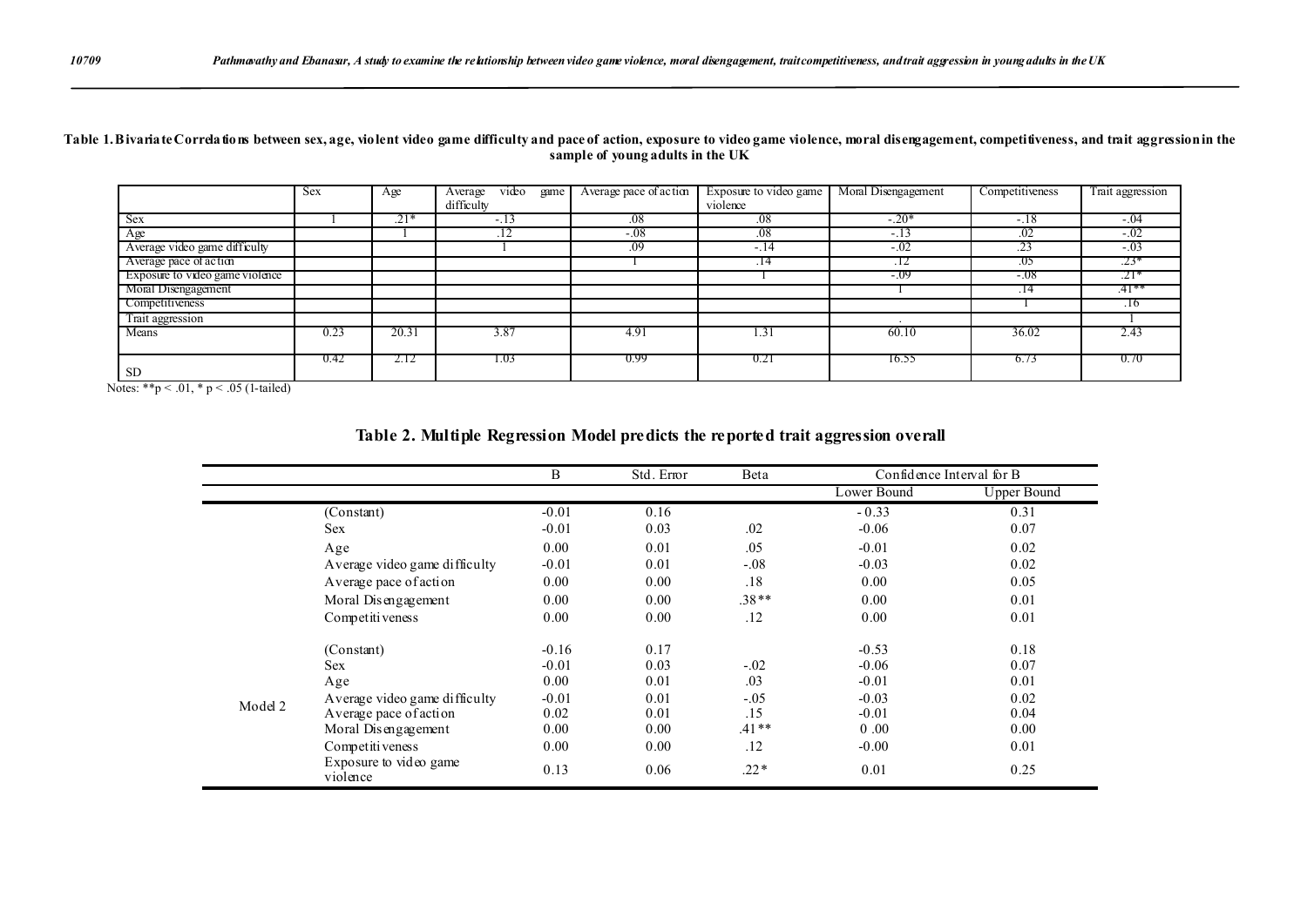As exposure to video game violence, violent video game pace of action, and moral disengagement increased or decreased, so did the reported trait aggression. Table 1 below shows the univariate correlations between the outcome measures.

## **DISCUSSION**

This study examined the relationship between biological sex, age, violent video g ames characteristics such as di fficulty and pace of action, exposure to video game violent, moral disengagement, competitiveness, and trait aggression) in young adults who may or may not be in education, employment or training in the UK. Other researchers have found these factors to relate and contribute significantly to the variance in reported trait aggression in children, adolescents, and university students (see Anderson et al., 2010; 2017) for review), but very few studies have examined the relationship between these factors in sample of young adults who may or may not be in education, employment or training in the UK. To collect data, an advertisement linking potential p articipants to a web-based questionnaire was published on a social media website inviting self-selecting potential young adults to participate in the study. One hundred and seventy-twopeople engaged with the questionnaire, but only 100 cases had useable data.

The disproportionate number of 18-year-olds participating in the study relative to all the other ages, however, was not expected. The frequency distribution for all other ages was practically uniform, implying that perhaps some of those claiming to 18 years old may not have been 18 years old at all. Consistent with other studies (Archer, 2004; Hay, 2007; Shoa & Wang, 2019; Teng et al., 2019), more male participants responded to the study than female participants did. However, neither male sex or age was significantly associated with average violent video game difficulty, average violent video game pace of action, exposure to video game violence, competitiveness, and trait aggression in this study (Adachi & Willoughby, 2011; Anderson, 2004).

To all intents and purposes, the sample group of young adults were "matched" with respect to their ratings of video game characteristics such as perceived video game difficulty, the pace o f action, and violence. Any obs erved effect exposure to video game violence on trait aggression was, therefore, not due to significant biological sex or age differences in reported in video game difficulty, the pace of action, violence, or frequency of play. In asking participants to rate their three favourite M-rated or '18'-only video game before proceeding complete the rest of the questionnaire, however, may have primed participants ready for the ensuing moral disengagement, and competitiveness components of the questionnaire. As such, participants might be expected to report video game characteristics in relation to aggressive thoughts and feelings, and arousal activated when recalling the playing of their favourite violent video games (Anderson et al., 2010). Considering participants had not been asked to physically " play" their favourite violent video games before completing the questionnaire, it would appear that the mere thought of violent content is sufficient to elicit trait aggression in a sample of young adults in the UK. The significant association between exposure to video game violence and trait aggression, no matter how short-lived, should be a cause for public concern if we consider how popular violent video games are into the broader society and how much time on their hands young adults not in education, employment or training might have (Anderson et al., 2010; Hollingdale & Greitemeyer, 2014; Prescott et al., 2017). Adachi & Willoughby (2011) suggested video games characteristics such as violent video game difficulty, the pace of action, and competitiveness might better explain the variance in trait aggression than exposure to video g ame violence did because these factors induce a state of physiological arousal in heart rate and blood pressure associated with aggression. However, the finding that trait competitiveness was significantly associated with violent video game difficulty rather than trait aggression, and that neither variable was associated with nor elevated trait aggression in the short-term irrespective of the level of video game violent content, contradicts Adachi and Willoughby (2011; 2016) previous research. The significant association between average violent video game pace of action and trait aggression suggests that the rate of killing and wanton destruction demanded in M-rated violent video games may b e a more important factor in the subsequent aggression than average video game difficulty, moral disengagement, or trait competitiveness.

In this study, exposure to video game violence, average violent video game pace of action, and moral disengagement varied directly with trait aggression thus corroborating the findings o f other studies, (e.g., Greitemeyer & Mügge, 2014; Teng et al., 2019). However, inconsistent with other studies, exposure to video game violence, average violent video game pace of action, and moral disengagement did not correlate signi ficantly with each other in this study. The relationship between exposure to video game violence and trait aggression, therefore, may not exert its effect through their association with moral disengagement contrary to other studies. In setting aside societal sanctions, young adults seem better able to express any latent trait aggression within the context of violent video games when p rimed i f violent video games are easy and fast-paced.

Despite spending on average 20.92 (SD= 9.95) violent video game hours per week, multiple regression analysis revealed thatexposure to video game violence could only account for 4.5% of reported trait aggression when primed (Anderson, Suzuki, Swing, Groves, Gentile et al., 2017; Prescott et al., 2017; Shoa & Wang, 2019; Teng et al., 2019). Some authors argue that the fact that exposure to video games containing 'blood, gore, and intense violence' has a significant effect on trait aggression; no matter how small, should be sufficient to cause public concern (Anderson et al., 2010; Prescott et al., 2017). However, other authors argue that the effect is either none existent; or so small, short-lived, and difficult to reproduce in different samples not to pose a problem in any given society (Elson & Ferguson, 2014; Kühn et al., 2018; Przybylski & Weinstein, 2019). This study shows that the relationship between exposure to video game violence and trait aggression observed in children, adolescents and university students when primed persists into early adulthood in young adults who may or may not be in education, employment or training where the potential for realising learnt aggressive scripts in those susceptible to violence poses far higher potential risk to society at large. In the absence of a moral injunction and under pressure, who is to s ay at what someone susceptible to trait aggression might do when primed with merely the thought of playing his or her favourite violent video games?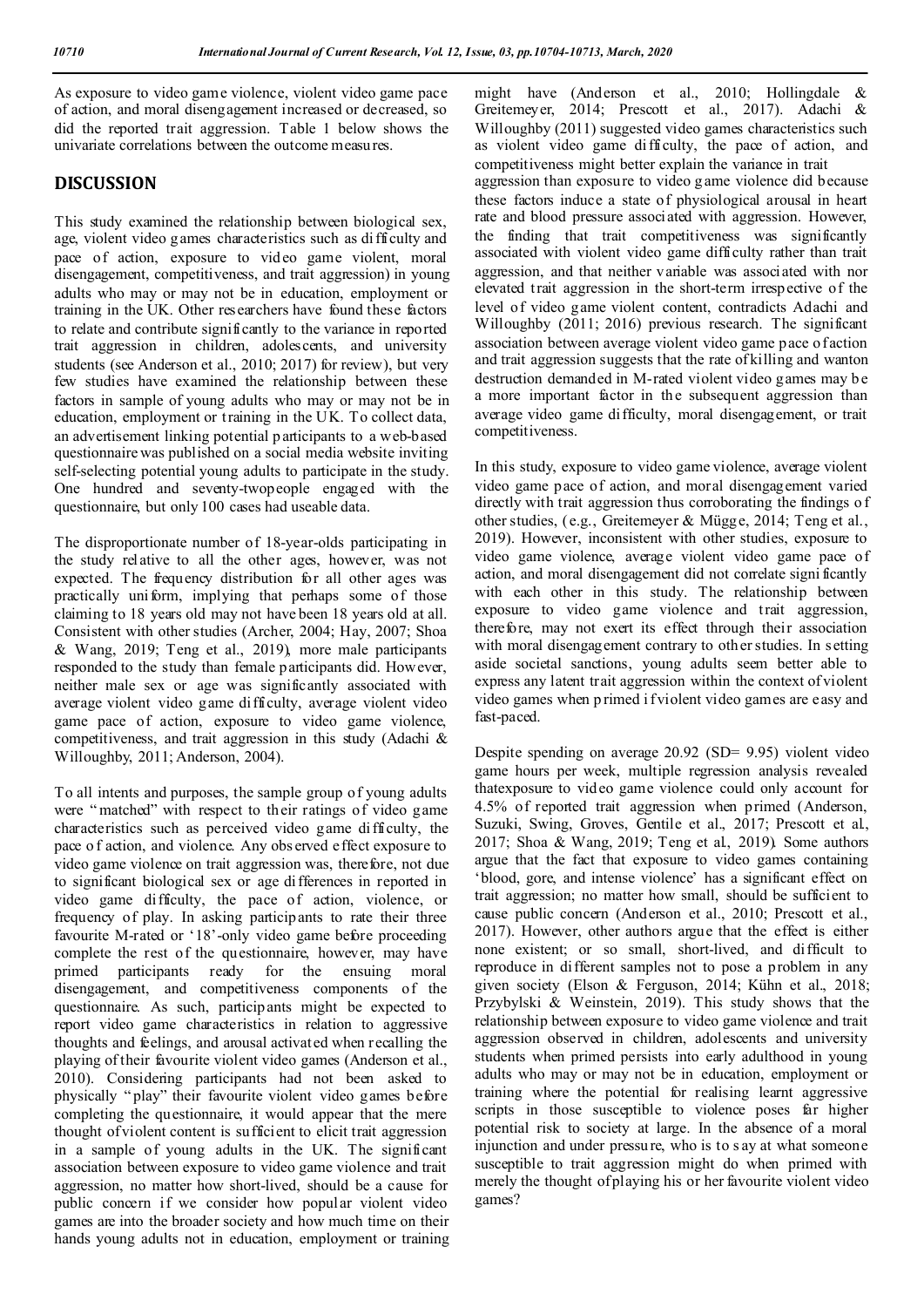Limitations and further research: Despite 'Facebook' randomly delivering over 48,000 impressions to the Facebook pages of potential participants throughout the UK over six weeks using search terms such as 'gamers' and ' first-person shooter', only 172 people consented to take part. A Google Play Gift Card was offered as an incentive was offered to encourage participation, but it was very difficult to purchase more than one gi ft card from retailers at the same time. Rather than incentivise all participants, only entrance into a prize draw could be o ffered which meat there were far fewer benefactors than initially anticipated. In future studies, a di fferent method of rewarding participation should be found. Having consented to take part, however, 72 people chose not to complete the questionnaire after having read the information sheet and the data protection statement. It was not clear 'why' these participants decided not to continue after consenting to participate. Perhaps confronted with the prospect of completing the questionnaire, potential participants decided that playing video games was simply much more fun. One of the components of the questionnaire did have 32 items, and perhaps this component needs to be shorter.

The study did not set out show causality between exposure to violent video games and trait aggression, but to examine the strength of the relationship between violent video game and trait aggression in young adults at a time when regulatory control of aggressive impulses via the prefrontal cortex is presumed to be reaching maturity (Steinberg, 2010). This study relied on the respondent giving his or her realistic age, but it was unclear whether a disproportional number of 18 -year-olds engaged with the study than all other age groups occurred by chance skewed the results slightly. Trait competitiveness was not found to correlate signi ficantly with or predict trait aggression; hence, the relationship between violent video game difficulty and competitiveness as a possible mediator of violent video game pace action should be explored further.

Preliminary explorative investigations suggest that moral disengagement was signi ficantly associated with physical and verbal aggression of trait aggression, but only verbal aggression and anger components of the Brief Aggression Scale were significantly associated with exposure to video game violence. Whether exposure to video game violence activates, creates, or both activates and creates aggressive scripts or schemata when primed during, remains unclear. Determining which aspects o fmoral disengagement predict the relationship between video game characteristics, exposure to video game violence, and anger and verbal aggression might help elucidate this conundrum.

#### **Conclusion**

Rationalising aggressive thought, feeling, and behaviour quickly might be a prerequisite to 'achieve the next level' or 'beat your opponent' when gaming in the virtual world, and there is no reason to suggest that the violence-related knowledge and skills acquired there might not be readily transferrable to the real world and real-li fe situations. However, it is unclear whether the intention to win or to achieve a higher level in the virtual world of g aming " should" be equated with the intention to do harm in the real world. Perhaps exposure to violent video games provides escape for some people whose lives in the real world are particularly stressful. For others, video gaming might act as a displacement activity: somewhere to put all his or her hurt feelings without

causing any serious harm to anyone in real li fe. Whatever the reasons for young adults continued indulgence in gore, blood, and intense violence in the virtual world, society should not lose sight of the possibility that exposure to video game violence in the virtual world could be "practice" for thoseintent on doing violence and terror in the real world.

**Ethical statement:** The author obtained ethical approval from Goldsmith College Londonethics Board for the conduct of this study.

**Informed consent:**The author obtained informed consent for the use of information to produce and publish this paper only.

**Conflict of interest disclosure:** The author d eclares that there is no conflict of interest regarding the publication of this paper.

## **REFERENCES**

- Activision. 2019. *Activision Blizzard announces fourth-quarter and 2018 financial results*. Retrieved from https://investor.activision.com/static-files/5b87a908-81d3- 4c0fbfe3-3924141b75b6
- Adachi, P.J.C.& Willoughby, T. 2011. The effect of video game competition and violence on aggressive behaviour: Which characteristic has the greatest influence? *Psychology of Violence*, 1, 259–274.
- Anderson, C. 2004. An update on the effects of playing video game violence. *Journal of Adolescence*, 27, 113 -122.
- Anderson, C.A. & Dill, K.E. 2000. Video games and aggressive thoughts, feelings, and behavior in the laboratory and life. *Journal of Personality and Social Psychology* 78, 772–790.
- Anderson, C. A.& Bushman, B.J. 2002. Human aggression. *Annual Review of Psychology*, 53, 27–51.
- Anderson, C.A., Shibuya, A., Ihori, N., Swing, E.L., Bushman, B.J., Sakamoto, A., Rothstein H.R. & Saleem, M. 2010. Violent video game effects on aggression, empathy, and prosocial behavior in eastern and western countries: a meta-analytic review. *Psychological Bulletin*, 136 2, 151- 73.
- Anderson, C.A., Suzuki, K., Swing, E.L., Groves, C., Gentile, D.A., Prot, S., Lam, C.P., Sakamoto, A., Horiuchi, Y., Krahé, B., Jelic, M., Liuqing, Tmoa, R., Warburton, W.A., Zhang, X-M., Tajima, S., Qing, F. & Petrrescu, P. 2017. Media Violence and oth er aggression risk factors in seven nations. *Personality and Social Psychology Bulletin*, 437, 986-998.
- Archer, J. 2004. Sex differences in aggression in real-world settings: A meta-analytic review. *Review of General Psychology*, 8, 291–322.
- Archer, J. & Webb, I.A. 2006. The relation between scores n the Buss-Perry Aggression Questionnaire and aggressive acts, impulsiveness, competitiveness, dominance, and sexual jealousy. *Aggressive Behavior*, 32 5, 464-473. DOI: 10.1002/ab.20146
- Ballard, M., Visser, K. & Jocoy, K. 2012. Social context and video game play: impact on cardiovascular and affective responses. *Mass Commun. Soc.* 15, 875–898.
- Bandura, A. 2002. Selective moral disengagement in the exercise o fmoral agency. *Journal of Moral Education*, 31, 101–119.
- Bandura, A. 2001. Social cognitive theory: an agentic perspective, *Annual Review of Psychology*, 52, 1–26.
- Bandura, A., Barbaranelli, C., Caprara, G.V.& Pastorelli, C. 1996. Mechanisms of moral dis engagement in the exercise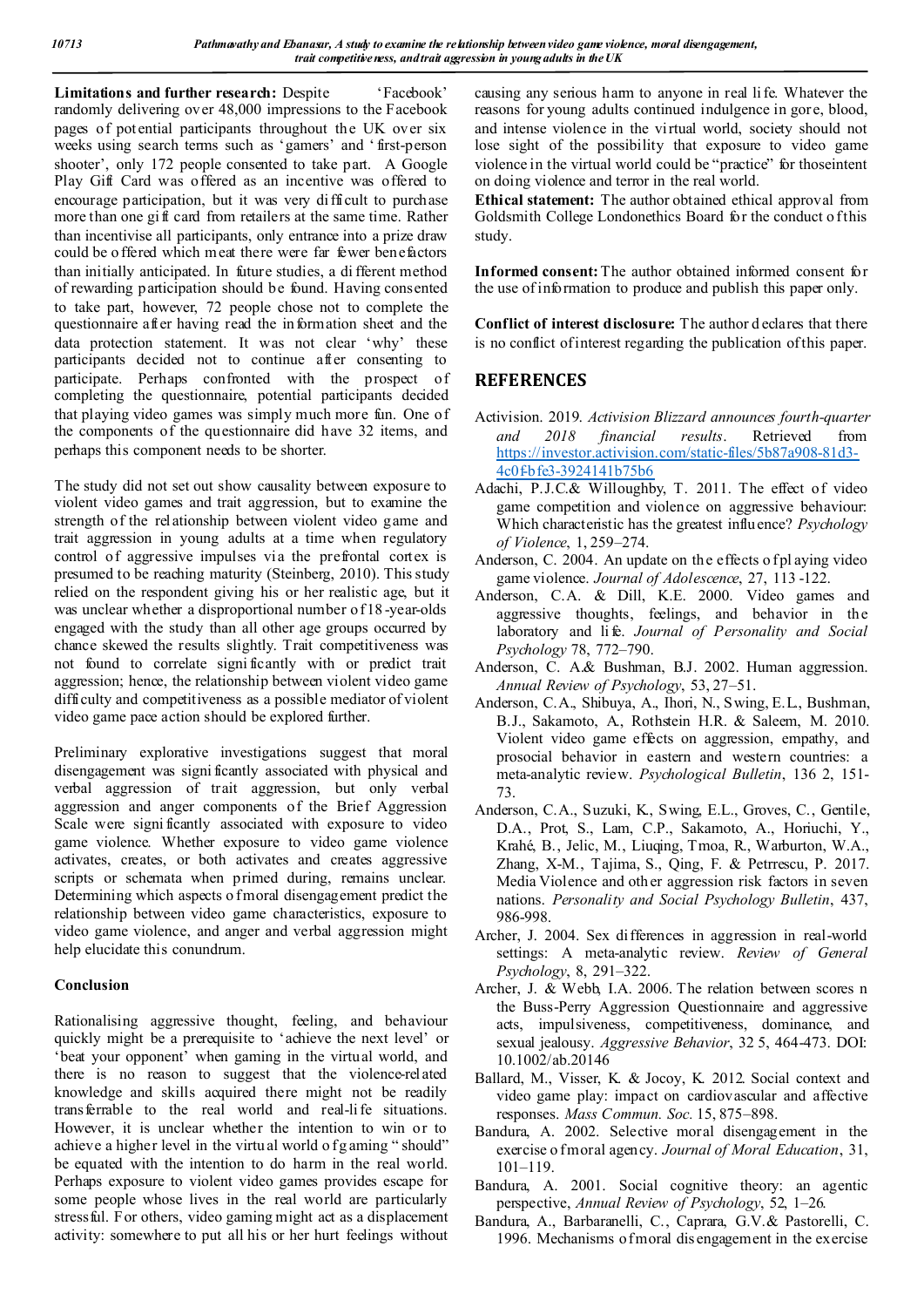of moral agency. *Journal of Personality and Social Psychology*, 71, 364 –374. http://dx .doi.org/10.1037/0022- 3514.71.2.364

- Banks, J. 2011. Foreign national prisoners in the UK: Explanations and implications. *The Howard Journal of Criminal Justice*, 502, 184-198.
- Bushman, B. J. 1998. Priming effects of media violence on the accessibility of aggressive constructs in memory. *Personality and Social Psychology Bulletin*, 245, 537-545.
- Bartholow, B.D., Sestir, M.A. & Davis, E.B. 2005. Correlates and consequences of exposure to video game violence: Hostile personality, empathy, and aggressive behaviour*. Personality and Social Psychology Bulletin*, 3111, pp. 1573-1586.
- Barlett, C. P., Branch, O., Rodeheffer, C. & Harris, R. 2009. How long do the short-term violent video game effects last? Aggressive Behavior, 35, 1–12.
- Blair, R.J. 2013. The neurobiology of psychopathic traits in youths. *Nature Reviews Neuroscience*, 1411, 786 – 799.
- Bryant, F.B. & Smith, B.D. 2001. Refining the architecture o f aggression: A measurement model for the Buss-Perry Aggression Questionnaire. *Journal of Research in Personality*, 35, 138–167.
- Busching, R., Gentile, D.A., Krahé, B., Möller, I., Khoo, A., Walsh, D.A. & Anderson, C.A. 2015. Testing the reliability and validity of different measures of violent video game use in the USA, Singapore, and Germany. *Psychology of Popular Media Culture*, 4, 97-111.
- Buss, A. H. & Perry, M. 1992. The Aggression Questionnaire. *Journal of Personality and Social Psychology*, 63, 452– 459.
- Carnagey N. L., Anderson C. A. & Bushman B. J. 2007. The effect of video game violence on physiological desensitization to real-li fe violence*. Journal of Experimental Social Psychology*, 43 489–49.
- Cecil, C.A.M., McCrory, E.J., Barker, E.D., Guirney, J.& Viding, E. 2017. Characterising youth with callousunemotional traits and concurrent anxiety: evidence for a high-risk clinical group. *European Child & Adolescent Psychiatry*, 27, 885-898.
- Elson, M. & Ferguson, C.J. 2014. Twenty-five years of research on violence in digital games and aggression: Empirical evidence, perspectives, and a debate gone astray. *European Psychology*, 19, 33–4.
- Ferguson, C.J. 2008. The school shooting/violent video game link: Causal relationship or moral panic? *Journal of Investigative Psychology and Offender Profiling*, 5, 25–37.
- Ferguson, C.J. 2009. Research on the effects of violent video games: A critical analysis. *Social Personality and Psychology Compass*, 3, 351–364.
- Ferguson, C. J., Rueda, S., Cruz, A., Ferguson, D., Fritz, S. & Smith, S. 2008. Violent video games and aggression: Causal relationship or by-product of family violence and intrinsic violence motivation? *Criminal Justice Behavior*, 31, 2231–2237.
- Fikkers, K.M., Piotrowski, J.T., Weeda, W.D., Vossen, H.G.M.& Valkenburg, P. M. 2013. Double dose: high family conflict enhances the effect of media violence exposure on adolescents' aggression. *Societies* 3, 280–292.
- Fikkers, K.M., Piotrowski, J.T. & Valkenburg, P.M. 2017. Assessing the reliability and validity of television and game violence exposure measures. *Communication Research*, 44, 117–143.
- Foulkes, L., McCrory, E.J., Neumann, C.S.,& Viding, E. 2014. Inverted social reward: associations between psychopathic

traits and self-report and experimental measures of social reward. *PLoS ONE*, 2014; 98:

- Frick, P.J. & White, S.F. 2008. Research review: the importance of callous-unemotional traits for developmental models of aggressive and antisocial behavior. *Journal of Child Psychology & Psychiatry*, 494, 359–375.
- Greitemeyer, T. & Mügge, D.O. 2014. Video games do affect social outcomes: a meta-analytic review of the effects o f violent and prosocial video game play. *Personality and Social Psychology Bulletin*, 40 5, 578-89.
- Hay, D.F. 2007. The gradual emergence o f sex di fferences in aggression: Alternative hypotheses. *Psychological Medicine*, 37, 1527–37.
- Hilgard, J., Engelhardt, C.R. & Rouder, J. N. 2017. Overstated evidence for short-term effects of violent games on affect and behavior: A reanalysis of Anderson et al. 2010. *Psychological Bulletin*, 143, 757–774.
- Home Office. 2014. *Best use of stop & search scheme*. UK: Home Office/College of Policing.
- Home Office. 2018a. *Police recorded crime and outcomes of open data tables*. Retrieved from: https://www.gov.uk/government/statistics/police-recordedcrime-open-data-tables [accessed 26/02/2018].
- Home Office. 2018b. *Serious Crime Strategy*. UK: HM Government.
- Huesmann, L.R., & Guerra, N.G. 1997. Children's normative beliefs about aggression and aggressive behavior. *Journal of Peronality & Social Psychology,*72, 408–419.
- Hull, J.G., Brunelle, T.J., Prescott, A.T. & Sargent, J.D. 2014. A longitudinal study of risk-glorifying video games and behavioral deviance*. Journal of Personality & Social Psychology*, 1072, 300-25.
- Jones, A.P., Laurens, K.R., Herba, C.M., Barker, G.J.& Viding, E. 2009. Amygdala hypoactivity to fearful faces in boys with conduct problems and callous-unemotional traits. *American Journal of Psychiatry*, 1661, 95–102.
- Kühn, S, Kugler, D.T., Schmalen, K., Weichenberger, M., Witt, C.& Gallinat, J. 2018. Does playing violent video games cause aggression? A longitudinal intervention study. *Molecular Psychiatry.* [Accessed 05.06.2019]. DOI: 10.1038/s41380-018-0031-7
- Ministry of Justice 2014. *Statistics on race and the criminal justice system: A Ministry of Justice publication under section 95 of the Criminal Justice A ct 1999*. UK: Ministry of Justice.
- Pan European Game Information PEGI 2019. *What do the labels mean?*Available at:https://pegi.info/ [accessed 07.07.2019
- Prescott, A.T., Sergent, J.D. & Hull, J.G. 2018. A metaanalysis of the relationship between violent video game play and physical aggression over time. *Proceedings of the National Academy of Sciences of the United States of America*, 11540, 9882–9888.
- Przybylski, A. K. & Weinstein, N. 2019. Violent video game engagement is not associated with adolescents' aggressive behaviour: evidence from a registered report. *Royal Society Open Science,* 6: 171474. Retrieved 07.07.2019 from http://dx.doi.org/10.1098/rsos.171474.
- Read, G.L., Emery, L., Ballard, M.E. & Bazzin, D.G. 2016. Examining Desensitization Using Facial Electromyography: Violent Videogames, Gender, and Affective Responding. *Computers in Human Behavior*, 62,  $201 - 211$ .
- Sebastian, C.L., McCrory, E.J., Cecil, C.A., Lockwood, P.L., De Brito, S.A., Fontaine, N.M. & Viding, E. 2012. Neural